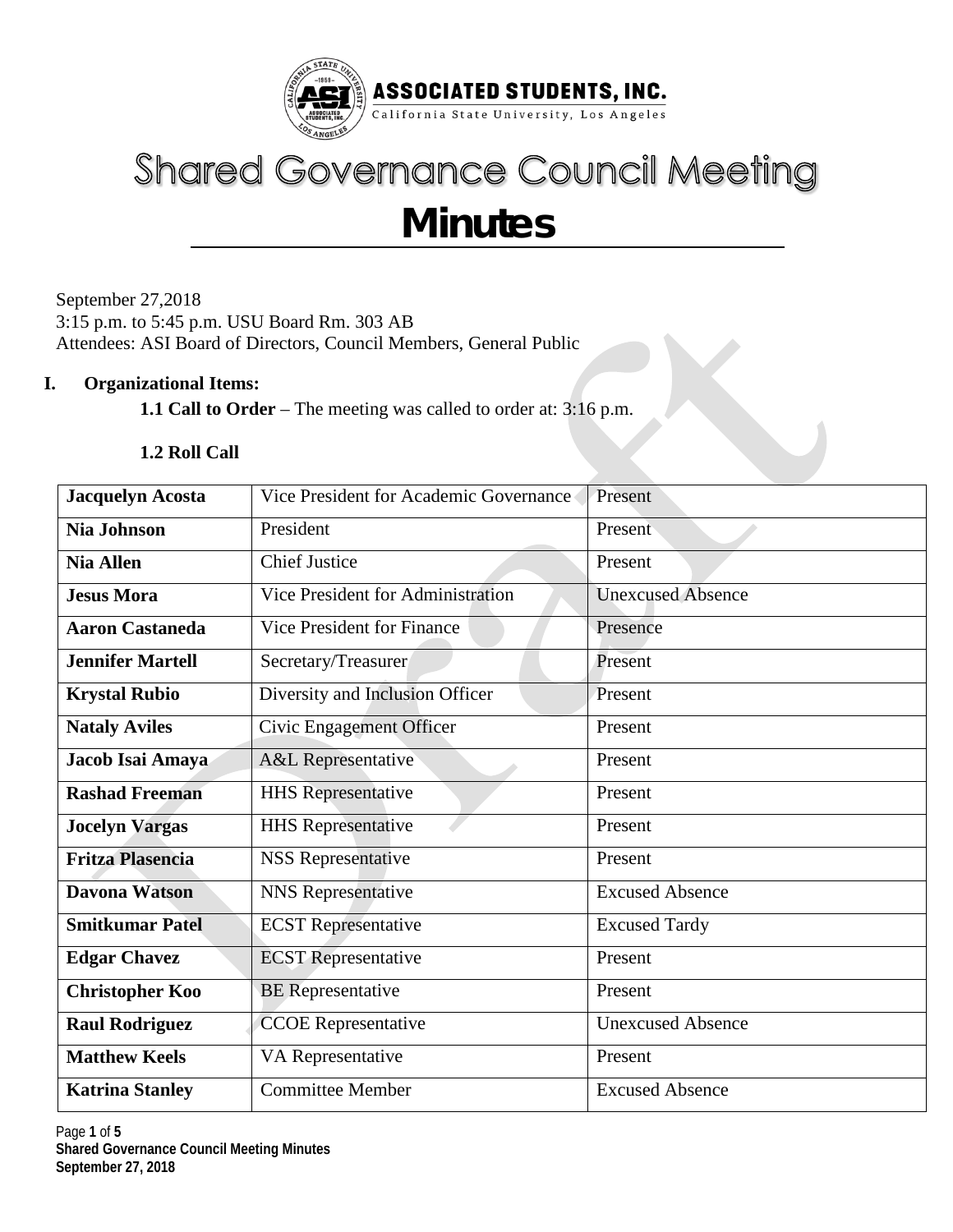| Duy Nguyen                                                         | <b>Committee Member</b>        | <b>Excused Tardy</b>     |  |  |
|--------------------------------------------------------------------|--------------------------------|--------------------------|--|--|
| <b>Christopher Cardona</b>                                         | <b>Committee Member</b>        | <b>Unexcused Absence</b> |  |  |
| <b>Nicole Bequechea</b>                                            | <b>Committee Member</b>        | <b>Excused Absence</b>   |  |  |
| <b>Dina AbouSalem</b>                                              | Senator-at-Large               | <b>Excused Absence</b>   |  |  |
| <b>Kimberly Glapion</b>                                            | <b>Committee Member</b>        | <b>Excused Absence</b>   |  |  |
| <b>Jasmine Ramos</b>                                               | <b>Committee Member</b>        | Present                  |  |  |
| <b>Diana Chavez</b>                                                | Undergraduate Academic Senator | Present                  |  |  |
| <b>Analiz Marmolejo</b>                                            | Undergraduate Academic Senator | Present                  |  |  |
| <b>Medrik Minassian</b>                                            | Graduate Academic Senator      | Present                  |  |  |
| <b>Sosseh Didarloo</b>                                             | Graduate Academic Senator      | Present                  |  |  |
| <b>Intef W. Weser</b><br><b>Executive Director</b>                 |                                | Present                  |  |  |
| Dir. Gov. Affairs & Leadership Programs<br><b>Marcus Rodriguez</b> |                                | Present                  |  |  |
| <b>Gallery Guests</b>                                              |                                | None                     |  |  |

#### **Adoption of the Agenda:**

| Offered By: $\vert$                                                 |             | A. Castaneda   |  | Seconded by: J. Amaya |  |                       |
|---------------------------------------------------------------------|-------------|----------------|--|-----------------------|--|-----------------------|
| Motion to approve the adoption of the agenda for September 27, 2018 |             |                |  |                       |  |                       |
| <b>Consensus</b>                                                    | $\mathbf X$ | <b>Opposed</b> |  | <b>Abstained</b>      |  | <b>Motion: Passed</b> |

#### **II. Public Forum/Announcement:**

2.1 This time is allotted for members of the public to make announcements and/ or address the committee. – None

### **III. Reports**

3.1 **Vice President for Academic Governance** – Reported on meeting with administrators regarding the importance of faculty/staff recruiting students to ASI and shared governance committee positions as it would give students a great opportunity and open new resource information.

### 3.2 **Academic Senators** –

• D. Chavez is planning to meet with the Financial Aid Director for a future event to talk about the transparency of Financial Aid services and their student engagement. She is also planning to meet with the Dean of the Library to discuss hosing a possible event to promote ASI and University Wide problems.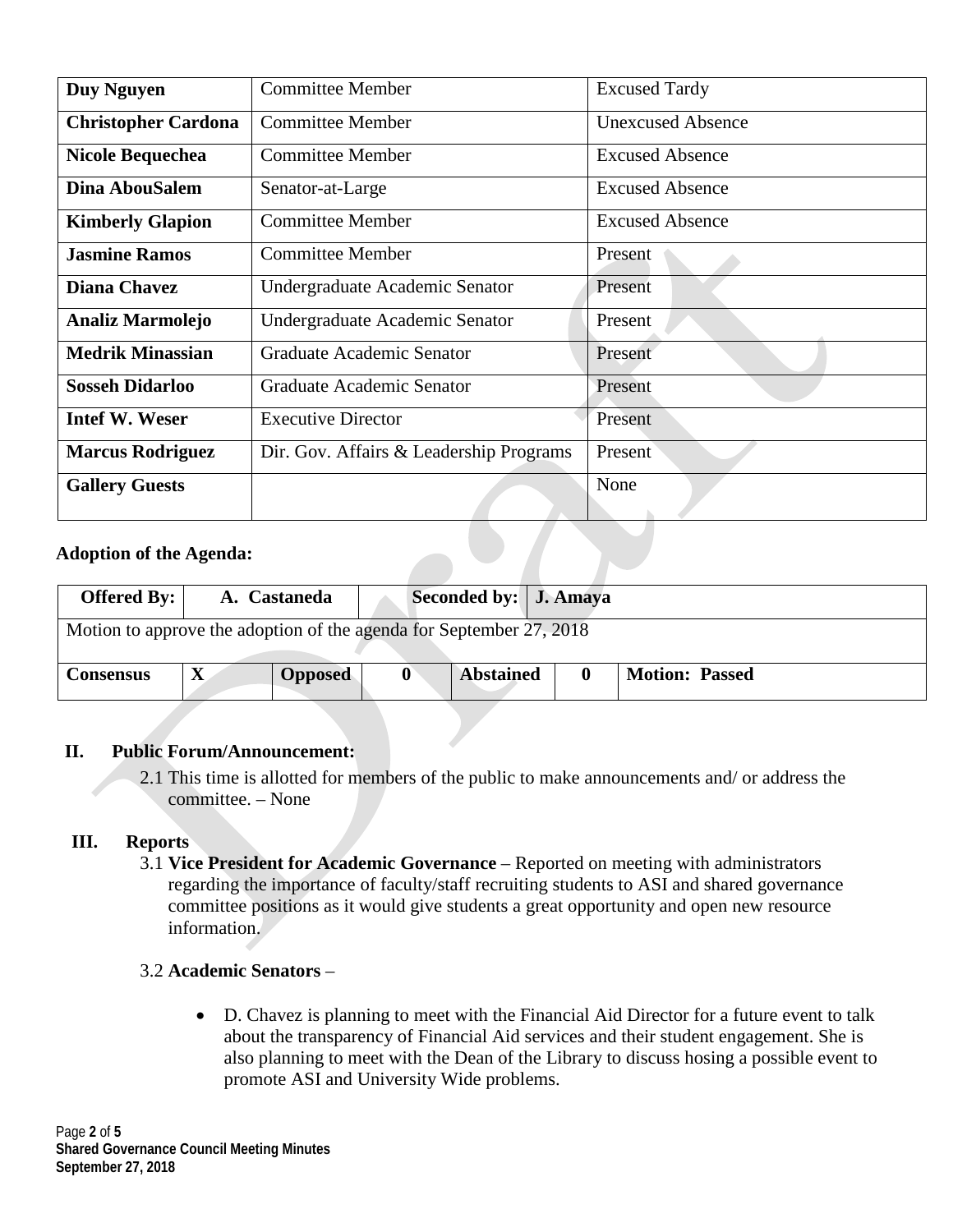- A.Marmolejo has reached out to Food pantry regarding hours and information on possible availability extension. A meeting is still pending. Also is having a meting with librarian next week about hosting an open forum for students to express university wide problems and concerns.
- S. Didarloo is in the process of meeting with all 6 colleges to discuss the problems within each college before addressing university wide problems. Will be targeting specific concerns within each college. Also worked with library to possible have magazines and print newspaper for student leisure and distress, passed.
- M. Minassian is working with Dean Brown event for faculty and graduate students. ASI is new cohost and cosponsor. This event is an opportunity for students to shadow faculty who do research in their field.

## 3.3 **Committee Representatives –**

- R. Freeman reported that students who are taking courses at Junior college level are being taught the same material at CSU and are not getting transferable credit.
- F. Plascencia reported that first time freshmen who took college level courses are not being able to transfer their credit at CSU level.
- A.Castaneda reports from Student Fee Policy committee this year student success fee collected more than \$7.5 million and will be used for our student technology, career and development, and academic advising services.
- N. Johnson reports from Resource Advisory committee that budget enrollment expansion was passed and a cap on student enrollment will also be in place for next school year enrollment.

### **IV. Old Business**

4.1 Action Item – none

J. Acosta recognized D. Nguyen and S. Patel at 3:39 p.m.

### 4.2 **Information Item** –

- S. Didarloo reports as part of President Covino's promise that an affordable healthy food option will be available for students by the end of fall semester including cheap, hot and healthy meals.
- J. Acosta presents overview of the purpose for the Shared Governance Council, examine existing university committee/work group structures, and learn how to be an effective committee member from the VP for Academic Governance.
- 4.3 **Discussion Item –** Mid-Year reports and Evaluations will be given to Intef for in office staff and evaluations regarding Intef will be given to Human Resources. It is recommended for ASI students to participate in at least one evaluation based off the staff they work closely with.

### **VI. Adjournment**

|  | <b>Offered By:</b>   M. Minassian | Seconded by: | <b>A. Castaneda</b> |
|--|-----------------------------------|--------------|---------------------|
|  |                                   |              |                     |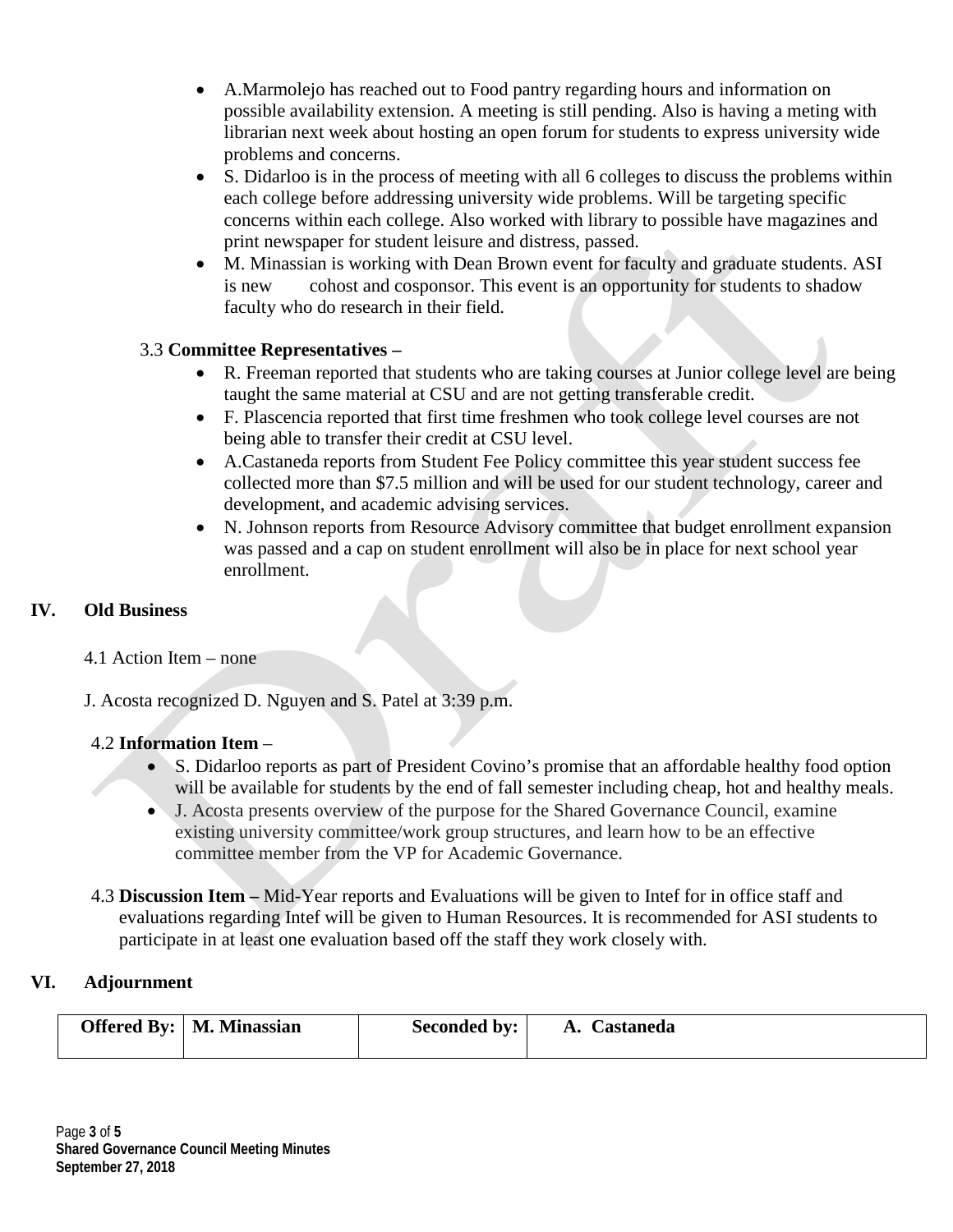| Meeting adjourned at $\_\_4:44$ p.m. |             |                |  |                  |          |                       |  |
|--------------------------------------|-------------|----------------|--|------------------|----------|-----------------------|--|
| <b>Vote Tally:</b>                   |             |                |  |                  |          |                       |  |
| <b>Consensus</b>                     | $\mathbf X$ | <b>Opposed</b> |  | <b>Abstained</b> | $\bf{0}$ | <b>Motion: Passed</b> |  |

## **Associated Students, Inc. Shared Governance Council Meeting Summary of Actions Taken September 27, 2018**

## **Adoption of the Agenda:**

| Offered By: $\vert$                                                 |  | A. Castaneda   |  | Seconded by:   J. Amaya |  |                       |
|---------------------------------------------------------------------|--|----------------|--|-------------------------|--|-----------------------|
| Motion to approve the adoption of the agenda for September 27, 2018 |  |                |  |                         |  |                       |
| <b>Consensus</b>                                                    |  | <b>Opposed</b> |  | <b>Abstained</b>        |  | <b>Motion: Passed</b> |

## **Adoption of the Minutes:**

| Offered By: $\vert$                                                 | R. Freeman |                | Seconded by:   J. Martell |                  |  |                       |
|---------------------------------------------------------------------|------------|----------------|---------------------------|------------------|--|-----------------------|
| Motion to approve the adoption of the agenda for September 27, 2018 |            |                |                           |                  |  |                       |
| <b>Consensus</b>                                                    |            | <b>Opposed</b> | 0                         | <b>Abstained</b> |  | <b>Motion: Passed</b> |

**The Company** 

## **Adjournment:**

| <b>Offered By:</b> M. Minassian     |   |                |          | Seconded by:     |          | <b>B.</b> Castaneda   |
|-------------------------------------|---|----------------|----------|------------------|----------|-----------------------|
| Meeting adjourned at $\_\$ 4:44 pm. |   |                |          |                  |          |                       |
| <b>Vote Tally:</b>                  |   |                |          |                  |          |                       |
| <b>Consensus</b>                    | X | <b>Opposed</b> | $\bf{0}$ | <b>Abstained</b> | $\bf{0}$ | <b>Motion: Passed</b> |